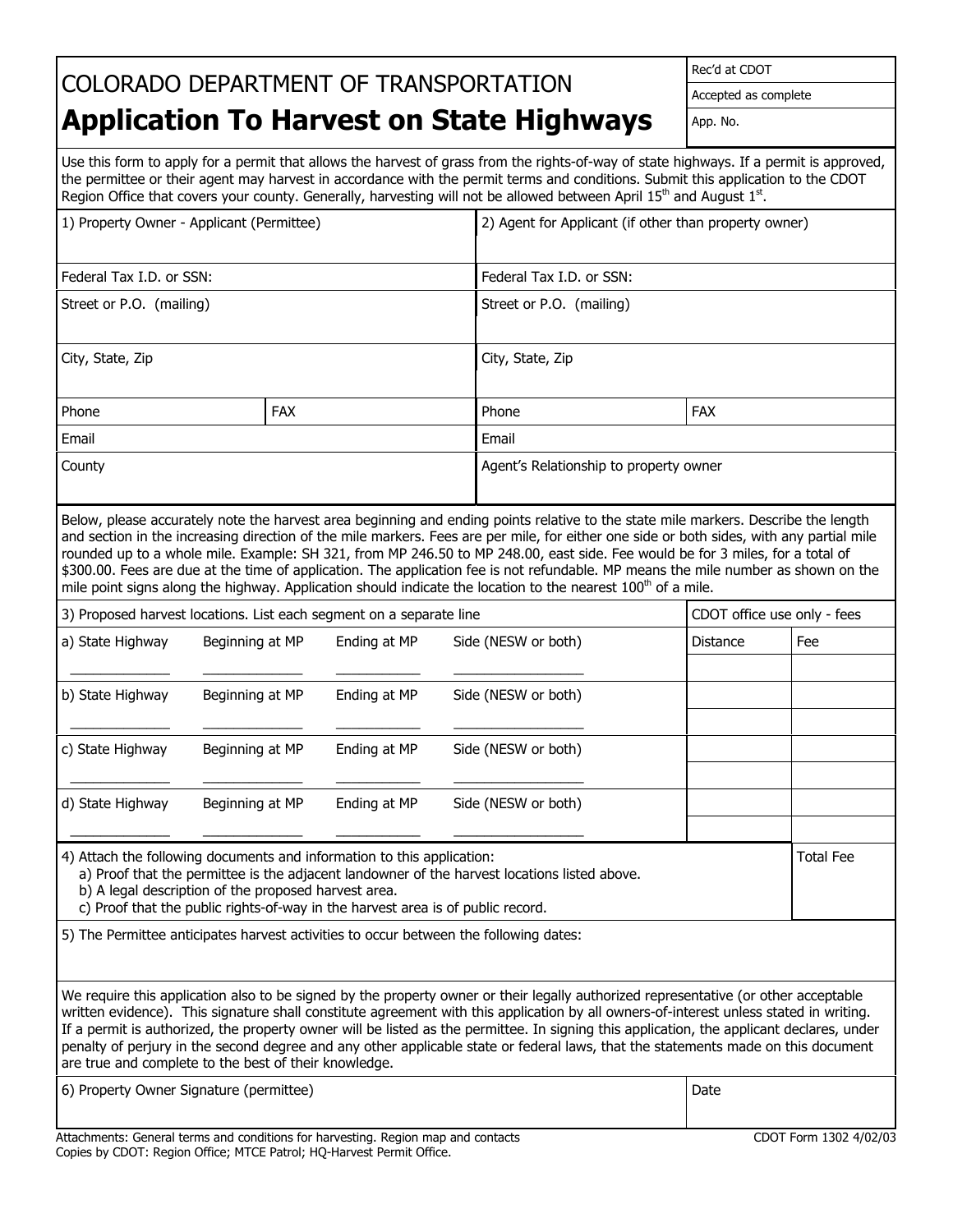permit. To be eligible to obtain a permit to harvest hay and grasses from the State Highway Rights-of-way, the following requirements must be met: 1. All operations shall be done in accordance with the requirements and guidelines set forth herein. Harvesting through the use of mechanical means is the only agricultural use permitted by this permit. No animals shall be permitted on the State Highway Rights-of-way for grazing or other purposes. No plowing, tilling or disturbing the soil in any fashion, planting any seeds or seedlings, spraying any pesticides or herbicides or conducting any irrigation of any type shall be allowed by this permit or rules on the Department's State Highway Rights-of-way.

2. A copy of the permit shall be available on the work site at all times.

3. Access to the permitted State Highway Right-of-way shall be from the Adjacent Landowner's property only.

4. Access to the permitted Harvesting area for all State Highways including Interstate and controlled access highways is limited to the use of gates provided in the State Highway Right-of-way fence via the adjacent property. If no gate exists, one may be installed by the permittee at a location designated by the Department, at the permittee's expense, and shall meet the Department current standards. The gate becomes the property of the Department. The Department shall provide a lock for any gate installed. The permittee shall coordinate access through the gate with the Department's local maintenance patrol. The gate shall not be used for any other purpose than Harvesting as authorized by the permit.

a. Under no circumstances may the permittee enter or leave the permitted Harvesting area using the main traveled-way of the State Highway. b. The removal of fences to facilitate ingress and egress to the State Highway Right-of-way is strictly prohibited. c. The Department is not responsible for providing access roads outside the State Highway Right-of-way line.

d. The permittee shall be responsible for keeping all livestock off of the Department's State Highway Rights-of-way at all times.

5. Parking, loading and/or off-loading of equipment on the paved shoulders of the State Highway is prohibited.

6. While operating on State Highway Rights-of-way, Harvesting equipment shall display flashing yellow lights and slow-moving vehicle placards.

7. All traffic rules shall be complied with in conjunction with the Harvesting operation. Permittees are not allowed to access the state highway under any circumstances from the harvest area.

8. Harvesting shall be continuous within the permitted area. Selective Harvesting will not be allowed; however, selective baling will be permitted except where environmental restrictions have been placed in effect. Harvesting shall be conducted to a minimum of six inches. **All weeds should be cut within the harvest area, but weed residue may be left on the ground.**

9. Operations will be permitted only when soil is dry enough to prevent rutting to or damage to the rights-of-way.

10. Operations will be permitted during daylight hours only.

11. When the Department determines the Harvesting operation is creating an undue safety hazard, all operations will cease until further notice upon verbal notification to the permittee. The permittee shall cease harvesting operations anytime that dust and debris is blowing onto the highway impairing visibility and traction for motorists until conditions improve. The permit shall be suspended by CDOT anytime that fire bans are put into effect by the proper fire authority, state Office of Emergency Management or the Governor.

12. The area of the State Highway Right-of-way which may be Harvested by permit is limited to the area from the right-of-way line fence up to fifteen (15) feet from the edge of the roadway shoulder pavement and the areas inside interchanges, if access to the interchange area can be gained without crossing any highway or ramp. Access to interchange areas must occur from the land owner's property. All Harvesting operations must be conducted at least fifteen (15) feet from the nearest paved portion of the State Highway.

13. Permittee must cut the native grasses and weeds around signs, improvements, and appurtenances as closely as possible.

14. Harvesting of the State Highway Rights-of-way by the permittee is done with the full knowledge that the vegetation may contain chemical residue of automotive emissions and chemical herbicides used for vegetative control.

15. Upon completion of operations, the State Highway Right-of-way shall be left in a clean and neat condition.

16. All hay to be removed shall be baled.

Permittee agrees to the following terms and conditions for use of this 17. All bales within thirty (30) feet of the traveled-way shall be removed immediately.

> 18. All bales shall be removed within ten (10) days, or they will be removed by the Department without compensation to the permittee.

> 19. Unattended equipment must be parked as near as possible to the rightof-way fence line, and may not be left unattended within thirty (30) feet of the traveled-way under any circumstances. All equipment shall be removed from the State Highway Right-of-way at the end of each day of Harvesting. Equipment may not be stored overnight on the State Highway Right-of-way.

> 20. Any permit issued under these rules becomes null and void at any time the Abutting land changes ownership.

> 21. Any lessee or contractor of the Adjacent Landowner, performing work under a permit issued in accordance with these Rules is subject to the all provisions of these Rules.

> 22. The permittee is responsible to ensure no damage occurs to existing utility and other installations that may be present on the State Highway Right-of-way during Harvesting.

> 23. The Department reserves the right to issue utility permits allowing installation of utilities in the State Highway Rights-of-way. The permittee shall not interfere with these installations which will take precedence over any Harvesting activity. Any utility installation may destroy significant portions of any individual year's crop. Neither the Department nor the utility company shall have any liability to the permittee for such damage.

> 24. The Department does not guarantee any specific yield of hay or grasses in any given growing season whether impacted by utility installations, construction, drought or any other contributing factor.

> 25. The permittee (including the permittee's lessee or contractor) shall coordinate all Harvesting activity with the Department's local maintenance patrol. Traffic control in the form of "Shoulder Work Ahead" or "Mowing Operations Ahead" signs is required. The Department will provide and install such signs upon 48 hours notification to the appropriate maintenance patrol.

> 26. The local maintenance patrol or Supervisor shall monitor the harvesting operation for compliance with these rules, the permit and any environmental restrictions and shall be empowered to order an immediate cessation of all harvesting activities and the right-of-way cleared should any infractions be noted.

> 27. The permittee shall not allow any person onto the State Highway Rights Of Way that is not contributing to the actual harvesting operation.

> 28. The permittee is responsible to ensure no damage or disturbance occurs to any existing survey monuments that may be present on the right-of-way during harvesting.

## **INSURANCE AND LIABILITY REQUIREMENTS**

1. Each permittee must provide Comprehensive General Public Liability (PL), and Property Damage (PD) Insurance (minimum) on both the permittee and any and all lessees and/or contractors the permittee may use for Harvesting hay; a. Combined single limit - \$600,000 written on an occurrence basis. b. Any aggregate limit will not be less than \$1 million.

c. Permittee must purchase additional insurance if claims reduce the annual aggregate below \$600,000. d. Certificates of Insurance to be provided to the Department prior to issuance of a permit. e. Insurance shall include a provision naming the Department as an "Additional Insured" on the Insurance Certificate. f. Insurance shall include a provision preventing cancellation without 60 days prior notice by certified mail to the Department and must be in effect for the entire period of the Harvesting operation.

2. The permittee is responsible for reimbursing the Department for the repair of any damage to fences, signs, delineators, guardrails, landscape plantings, or any other State Highway improvements resulting from Harvesting operations by the permittee.

3. The permittee, his successors, or assigns shall hold the Department, its officers, or employees harmless from all costs, liabilities, expenses, suits, judgments, claims or actions brought by any person against the Department, its officers, or employees as a result of, or in connection with the permit, or the operation and performance hereunder by the permittee, his agents, or employees.

4. All risk of injury or damage to permittee, property of permittee or others which may result from debris, foreign objects, or chemical contamination resulting from handling or feeding of Harvested hay is assumed by the permittee. The Department shall not be liable for the quality of the Harvested hay or grasses obtained through this permit.

5. The permittee is responsible for reimbursing the Department for the repair and re-survey of any damage and disturbance to any survey monuments resulting from harvesting operations by the permittee.